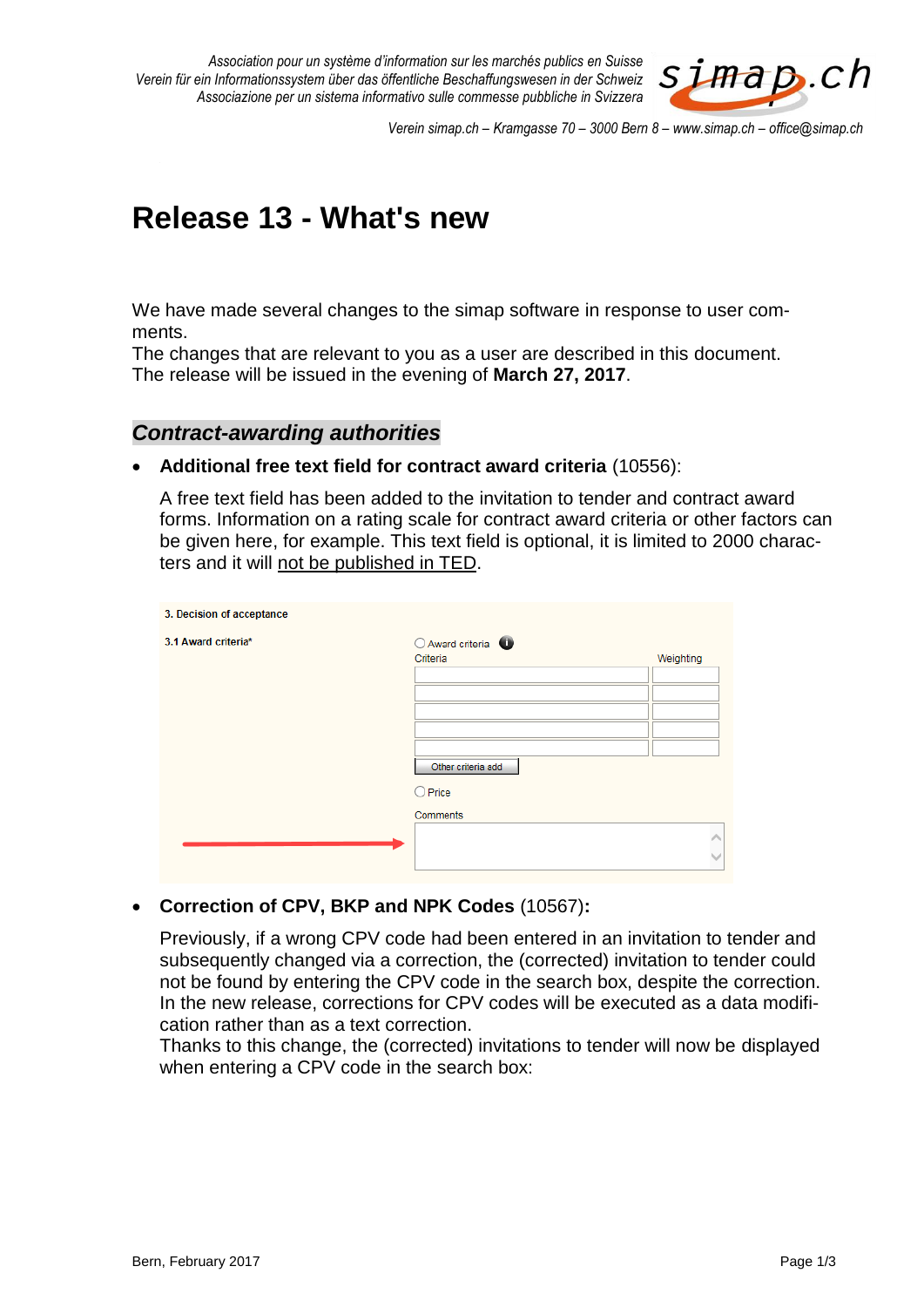| Before:                                                                                                                                                                                                                                                                                                       |                                                                                                         |                                                                                                                                                                                                                                                                                                                                                          |
|---------------------------------------------------------------------------------------------------------------------------------------------------------------------------------------------------------------------------------------------------------------------------------------------------------------|---------------------------------------------------------------------------------------------------------|----------------------------------------------------------------------------------------------------------------------------------------------------------------------------------------------------------------------------------------------------------------------------------------------------------------------------------------------------------|
| 4. Text to correct in the original publication                                                                                                                                                                                                                                                                |                                                                                                         |                                                                                                                                                                                                                                                                                                                                                          |
| Position of the text to use that*                                                                                                                                                                                                                                                                             |                                                                                                         | 1.1 Official name and address of the contracting<br>1.2 Supplying source of the tendering does mentation                                                                                                                                                                                                                                                 |
| Instead of*                                                                                                                                                                                                                                                                                                   | 4.6 Type of contracting authority<br>2.1 <b>Property</b> apply order                                    | 1.4 Specific deadlines and formal courrements<br>1.5 Date of the opening of hiss. City/Remarks                                                                                                                                                                                                                                                           |
| It has to say*                                                                                                                                                                                                                                                                                                | 2.2. Florect time of the acquisition<br>2.3 Reference / project no.<br>2.6 Detailed product description | 2.4 Offers are possible for (Let's everal procurements management)<br>2.4 Lot no. (Lot/several procurements, management)<br>2.4 Short description (Lot/several procuremulational management)<br>2.4 Options (Lot/several procurements management,<br>2.4 Award criteria (Lot/several procurements management)<br>2.5 Common procurement vocabulary (CPV) |
| 4. The following positions are to adjust in the original publication<br>4.1 Text to correct in the original publication<br>Position of the text to correct: 2.5 Common procurement vocabulary (CPV)<br>Instead of: 30213000 - Personal computers<br>It has to say: 30200000 - Computer equipment and supplies |                                                                                                         |                                                                                                                                                                                                                                                                                                                                                          |
| Now:                                                                                                                                                                                                                                                                                                          |                                                                                                         |                                                                                                                                                                                                                                                                                                                                                          |
| Common procurement vocabulary (CPV)                                                                                                                                                                                                                                                                           |                                                                                                         |                                                                                                                                                                                                                                                                                                                                                          |
| To date:                                                                                                                                                                                                                                                                                                      | 03000000                                                                                                |                                                                                                                                                                                                                                                                                                                                                          |
|                                                                                                                                                                                                                                                                                                               |                                                                                                         | CPV: 03000000 - Agricultural, farming, fishing, forestry and related<br>producto.                                                                                                                                                                                                                                                                        |

|      | products                                        |   |
|------|-------------------------------------------------|---|
| New: | 30200000                                        | 匪 |
|      | CPV: 30200000 - Computer equipment and supplies |   |
|      |                                                 |   |

#### 4.2 Data to correct

Common procurement vocabulary (CPV) To date: 03000000 - Agricultural, farming, fishing, forestry and related products New: 30200000 - Computer equipment and supplies

The same applies with respect to the BCC and NPK codes for construction tenders.

# **Character limit in text fields due to TED specifications** (10616)**:**

TED imposes a character limit on the "Detailed task description" field of an invitation to tender. Previous simap.ch releases circumvented that restriction on simap.ch pages by cutting off the text at the corresponding point and adding three periods in a row (...) before exporting the data to TED. TED stopped accepting the sequence of three periods in a row some time ago. In such cases, it sends out an email to the relevant contract-awarding authority requesting that the missing text be finalized by providing them directly with the necessary information. These requests from TED caused considerable uncertainty and simap Support was always called on to intervene.